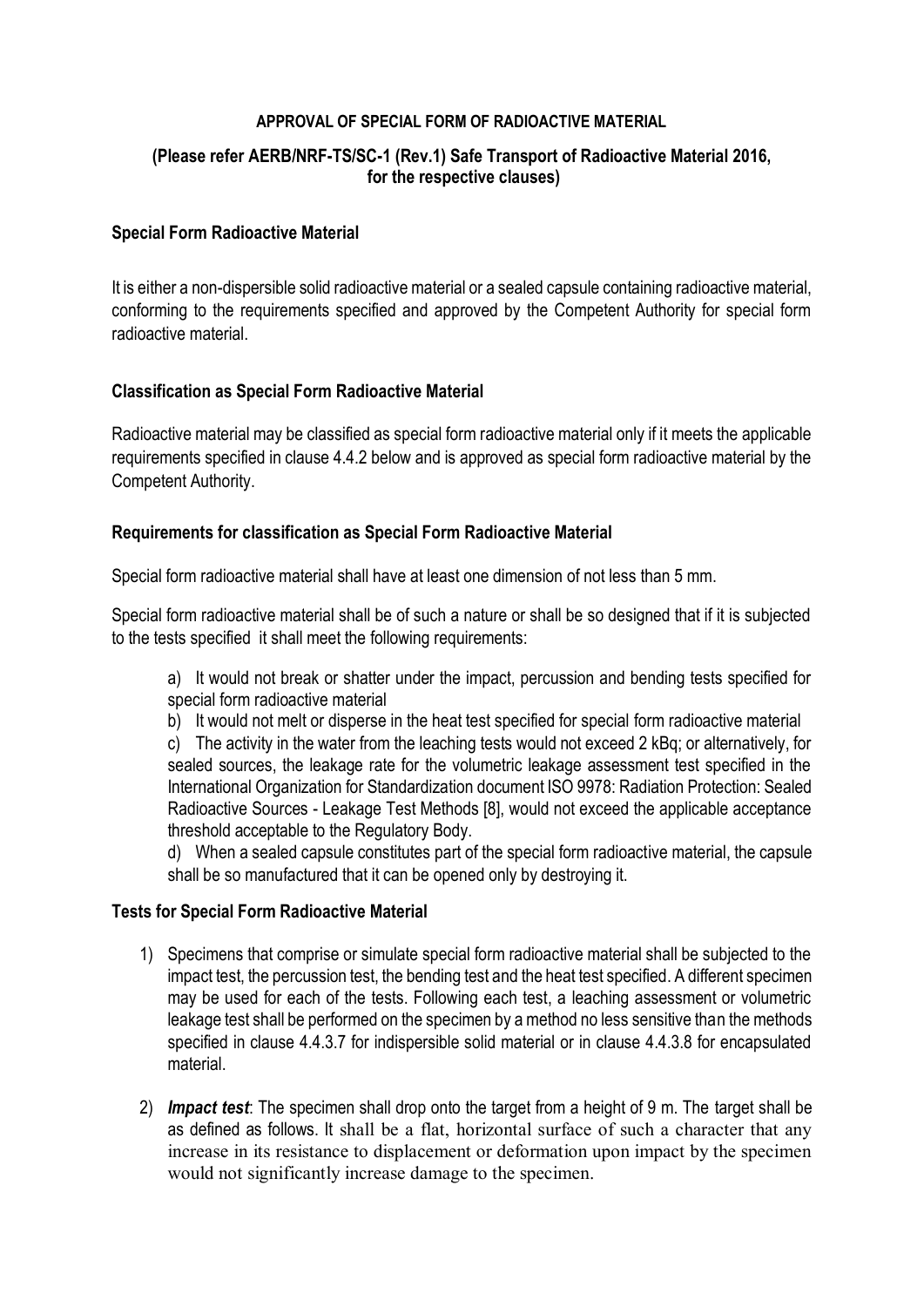3) *Percussion test*: The specimen shall be placed on a sheet of lead that is supported by a smooth solid surface and struck by the flat face of a mild steel bar so as to cause an impact equivalent to that resulting from a free drop of 1.4 kg

through 1 m. The lower part of the bar shall be 25 mm in diameter with the edges rounded off to a radius of  $3.0 \pm 0.3$  mm. The lead, of hardness number  $3.5-4.5$  on the Vickers scale and not more than 25 mm thick, shall cover an area greater than that covered by the specimen. A fresh surface of lead shall be used for each impact. The bar shall strike the specimen so as to cause maximum damage.

- 4) *Bending test*: The test shall apply only to long, slender sources with both a minimum length of 10 cm and a length to minimum width ratio of not less than 10. The specimen shall be rigidly clamped in a horizontal position so that one half of its length protrudes from the face of the clamp. The orientation of the specimen shall be such that the specimen will suffer maximum damage when its free end is struck by the flat face of a steel bar. The bar shall strike the specimen so as to cause an impact equivalent to that resulting from a free vertical drop of 1.4 kg through 1 m. The lower part of the bar shall be 25 mm in diameter with the edges rounded off to a radius of  $3.0 \pm 0.3$  mm.
- 5) *Heat test*: The specimen shall be heated in air to a temperature of 800°C and held at that temperature for a period of 10 min and shall then be allowed to cool.
- 6) Specimens that comprise or simulate radioactive material enclosed in a sealed capsule may be excepted from
	- a) The impact and the percussion tests prescribed above, provided that the specimens are alternatively subjected to the impact test prescribed in the International Organization for Standardization document ISO 2919: Sealed Radioactive Sources: Classification
	- Class 4 impact test if the mass of the special form radioactive material is less than 200 g;
	- The Class 5 impact test if the mass of the special form radioactive material is more than 200 g but less than 500 g.
	- b) The heat test prescribed above, provided the specimens are alternatively subjected to the Class 6 temperature test specified in ISO 2919
- 7) Leaching and Volumetric Leakage Assessment Methods

For specimens that comprise or simulate indispersible solid material, a leaching assessment shall be performed as follows:

a. The specimen shall be immersed for 7 days in water at ambient temperature. The volume of water to be used in the test shall be sufficient to ensure that at the end of the 7 day test period the free volume of the unabsorbed and unreacted water remaining shall be at least 10% of the volume of the solid test sample itself. The water shall have an initial pH of 6–8 and a maximum conductivity of 1 mS.m<sup>-1</sup> at 20 $^{\circ}$ C.